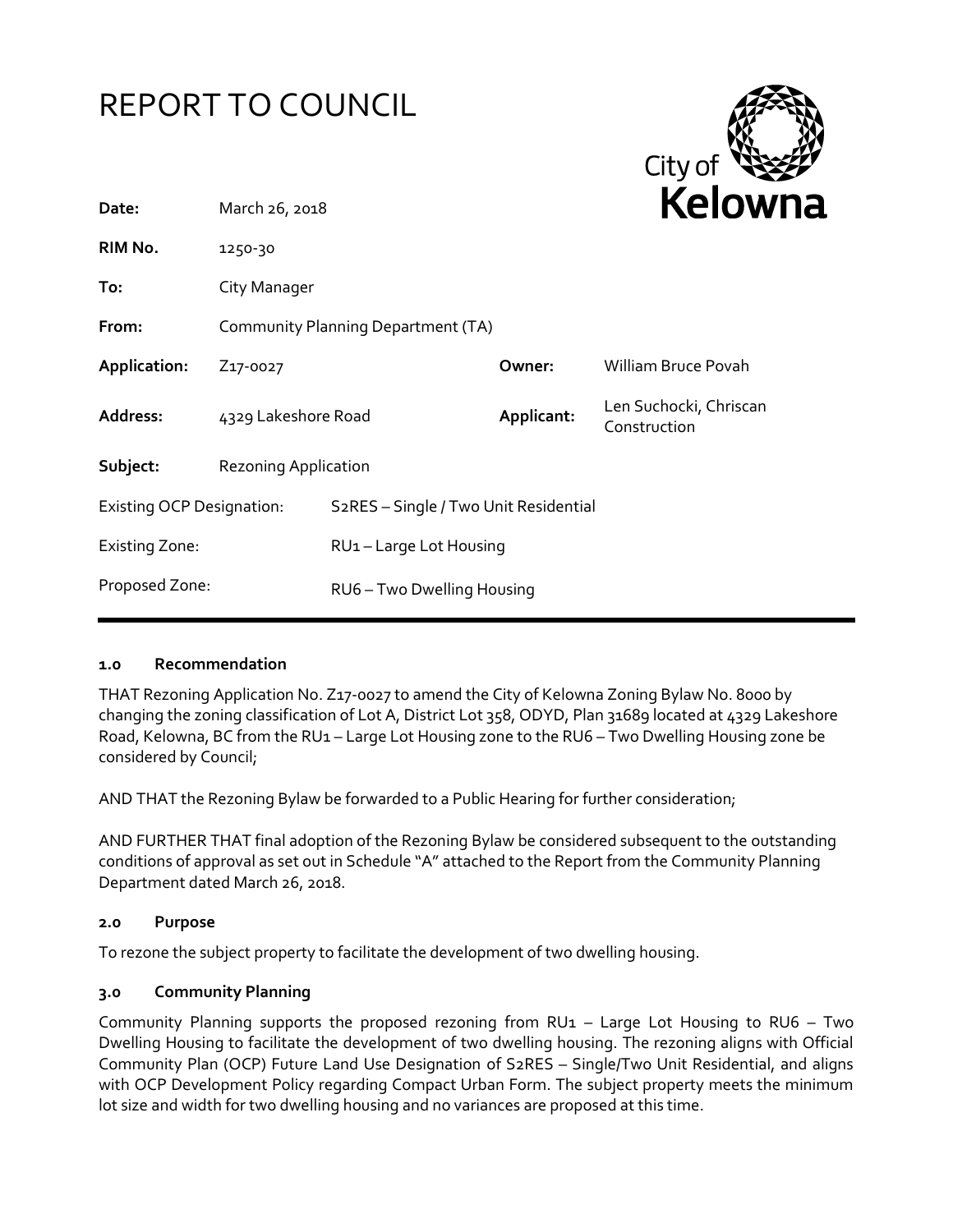Should Council support the rezoning, the applicant will proceed to apply for a building permit.

## **4.0 Proposal**

# 4.1 Background

There was a single family dwelling on the subject property that was demolished in 2015 in anticipation of this rezoning application.

## 4.2 Project Description

The applicant proposes to rezone the subject property from RU1 to RU6 to facilitate the development of two dwelling housing. The proposal is for two single family dwellings, and the first dwelling is currently under construction. Nether dwelling is permitted to have a suite under the current RU6 zone regulations. No variances are requested and a shared driveway is proposed.

# 4.3 Site Context

The .45-acre subject property is on the east side of Lakeshore Road near the intersection of Lakeshore Road and Sarsons Road. The neighbourhood is predominantly single family residential with several schools and parks in the near vicinity. The subject property has a walkscore of 25, meaning it is car dependent and most errands require a vehicle.

| <b>Orientation</b> | Zoning                              | <b>Land Use</b>         |
|--------------------|-------------------------------------|-------------------------|
| North              | RU <sub>1</sub> - Large Lot Housing | Single Dwelling Housing |
| East               | RU <sub>1</sub> - Large Lot Housing | Single Dwelling Housing |
| South              | RU <sub>1</sub> - Large Lot Housing | Single Dwelling Housing |
| West               | RU <sub>1</sub> - Large Lot Housing | Single Dwelling Housing |

Specifically, adjacent land uses are as follows: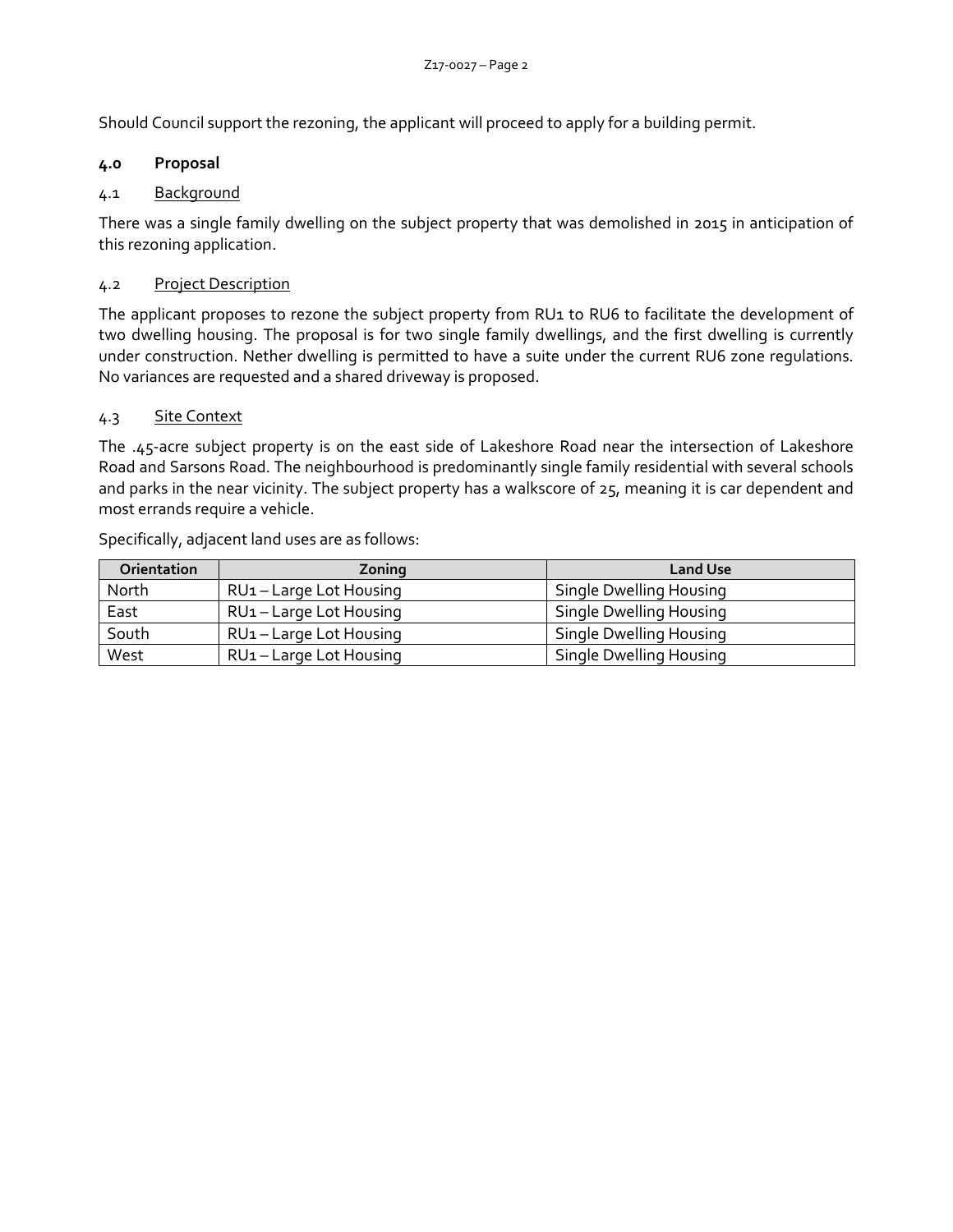

**Subject Property Map:** 4329 Lakeshore Road

# 4.4 **Zoning Analysis Table**

| <b>Zoning Analysis Table</b>                |                              |                    |  |  |  |
|---------------------------------------------|------------------------------|--------------------|--|--|--|
| <b>CRITERIA</b>                             | <b>RU6 ZONE REQUIREMENTS</b> | <b>PROPOSAL</b>    |  |  |  |
| <b>Existing Lot/Subdivision Regulations</b> |                              |                    |  |  |  |
| Lot Area                                    | 700.0 $m2$                   | $1821 \text{ m}^2$ |  |  |  |
| Lot Width                                   | 18.0m <sub>m</sub>           | 21.2 m             |  |  |  |
| Lot Depth                                   | 30.0 m                       | <u>38.1 m</u>      |  |  |  |

#### **5.0 Current Development Policies**

#### 5.1 Kelowna Official Community Plan (OCP)

#### **Development Process**

1

**Compact Urban Form.**<sup>1</sup> Develop a compact urban form that maximizes the use of existing infrastructure and contributes to energy efficient settlement patterns. This will be done by increasing densities (approximately 75 - 100 people and/or jobs located within a 400 metre walking distance of transit stops is required to support the level of transit service) through development, conversion, and re-development within Urban Centres (see Map 5.3) in particular and existing areas as per the provisions of the Generalized Future Land Use Map 4.1.

<sup>&</sup>lt;sup>1</sup> City of Kelowna Official Community Plan, Policy 5.2.3 (Development Process Chapter).